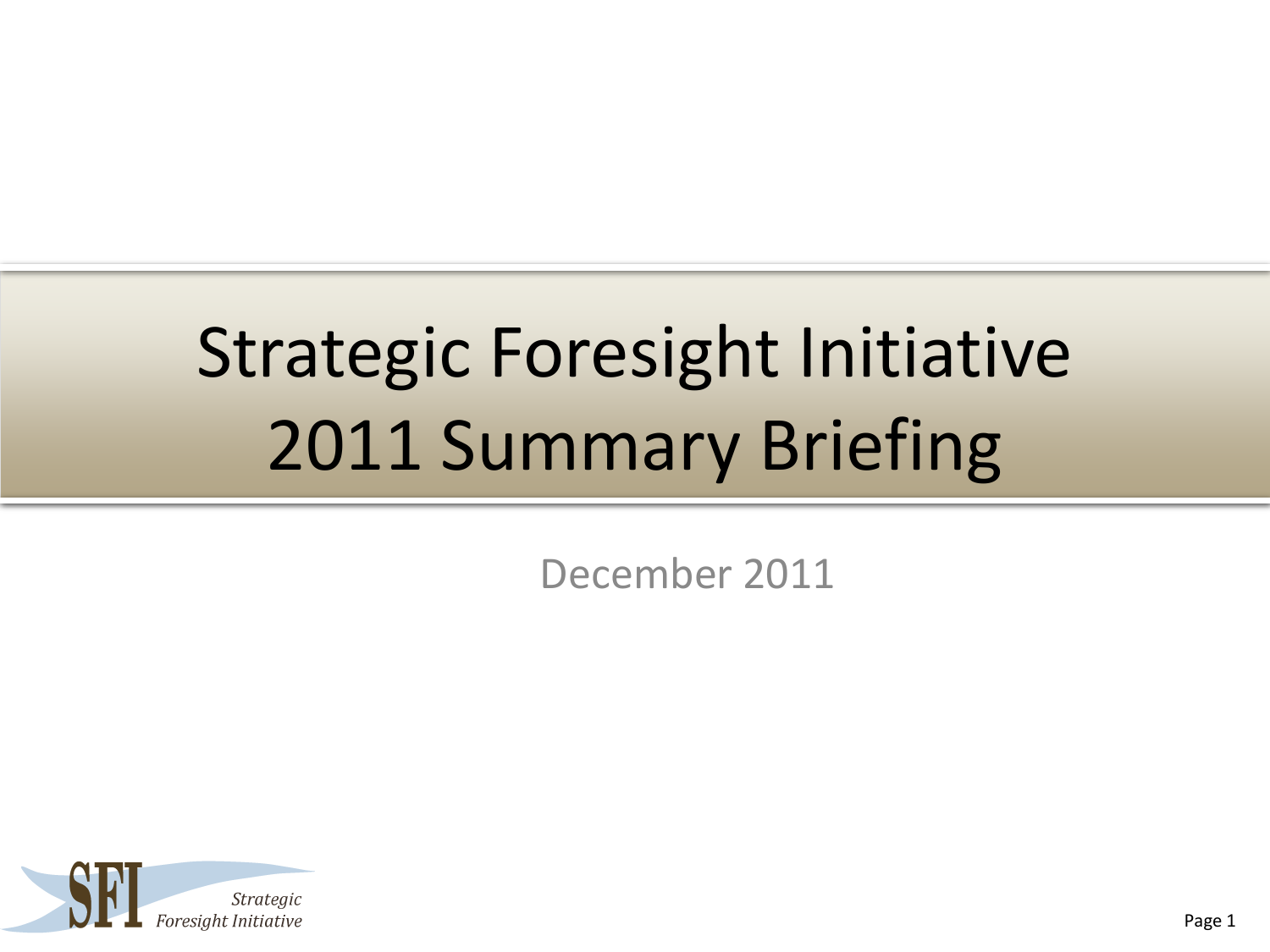# Today's Session

- Overview of the Strategic Foresight Initiative (SFI)
- Research and Stakeholder Engagements
- Findings and Insights
- Q&A

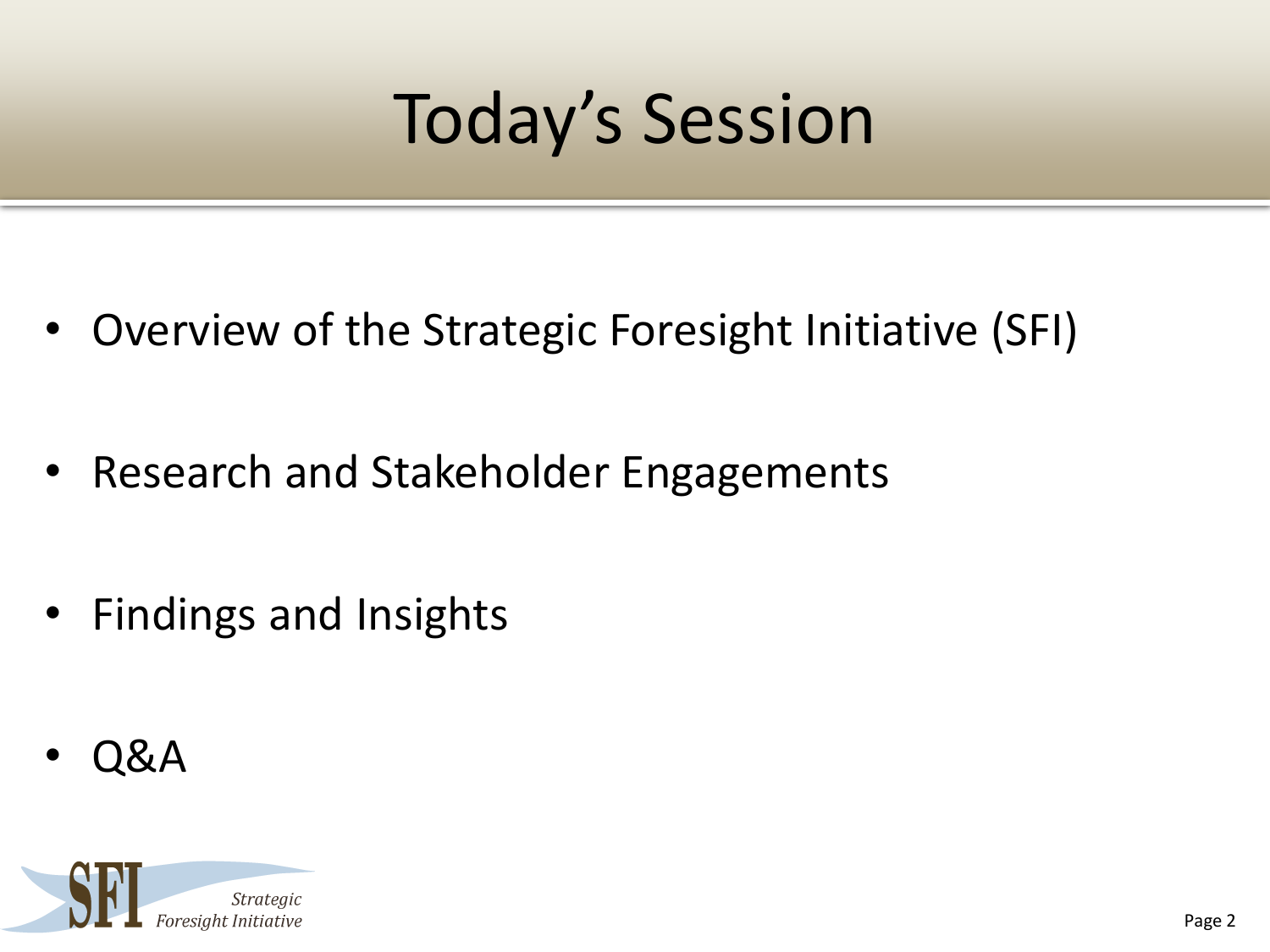# SFI Overview

- Understand the factors driving change that will impact emergency and disaster management over a 10-20-30 year horizon
- Develop a shared sense of direction and urgency in the emergency management community that enables us to drive to action
- Collectively prepare for the future across multisectors
- Plan for and take action to meet the evolving needs

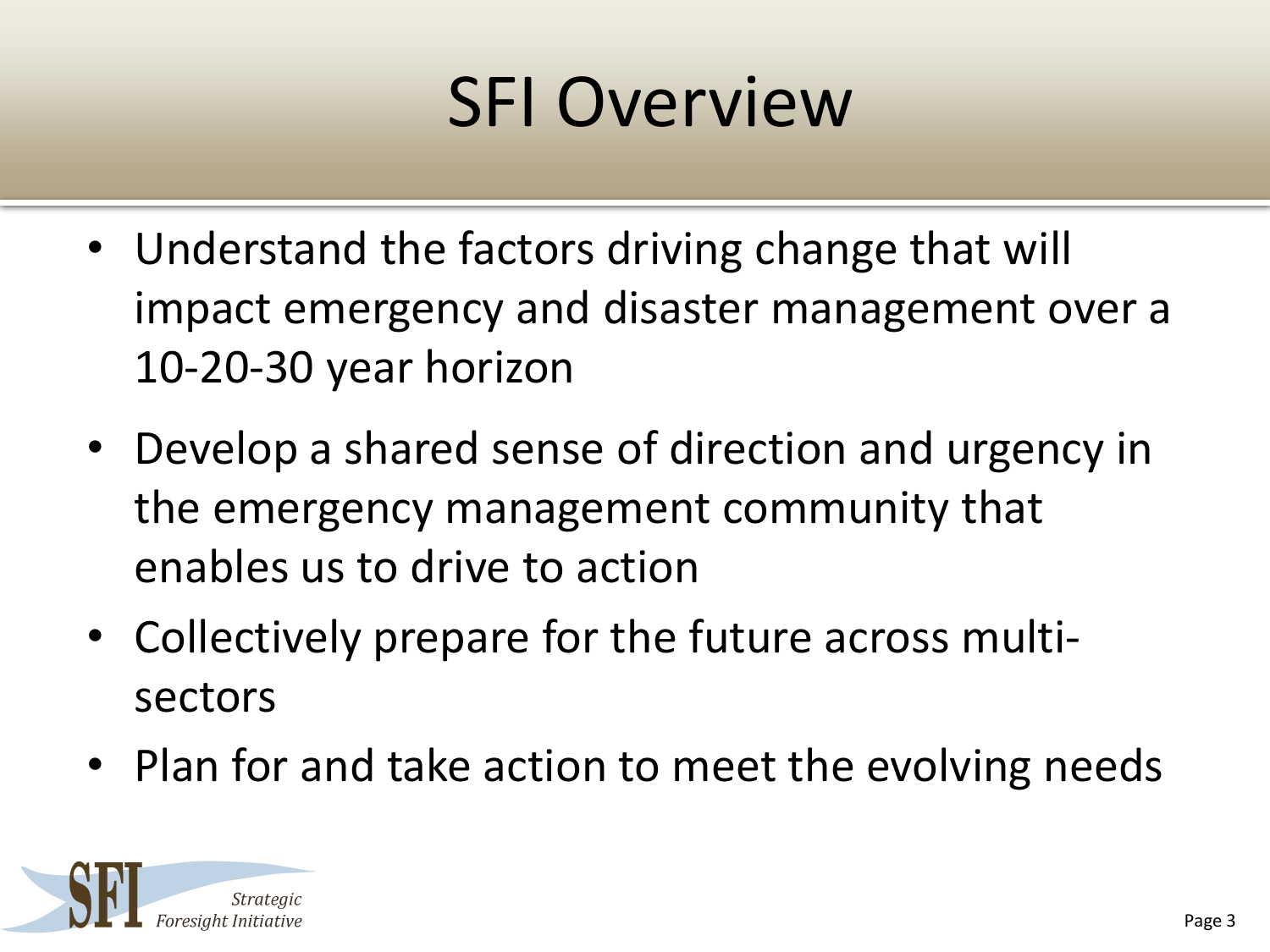## Community Involvement

#### **Emergency Management Community Engaged in:**

- Federal, state, local, tribal emergency managers
- First responders
- Business partners
- NGOs
- Other federal agencies
- Academia

- Research
- Conference calls and Webinars
- Workshops and conferences
- Online engagement

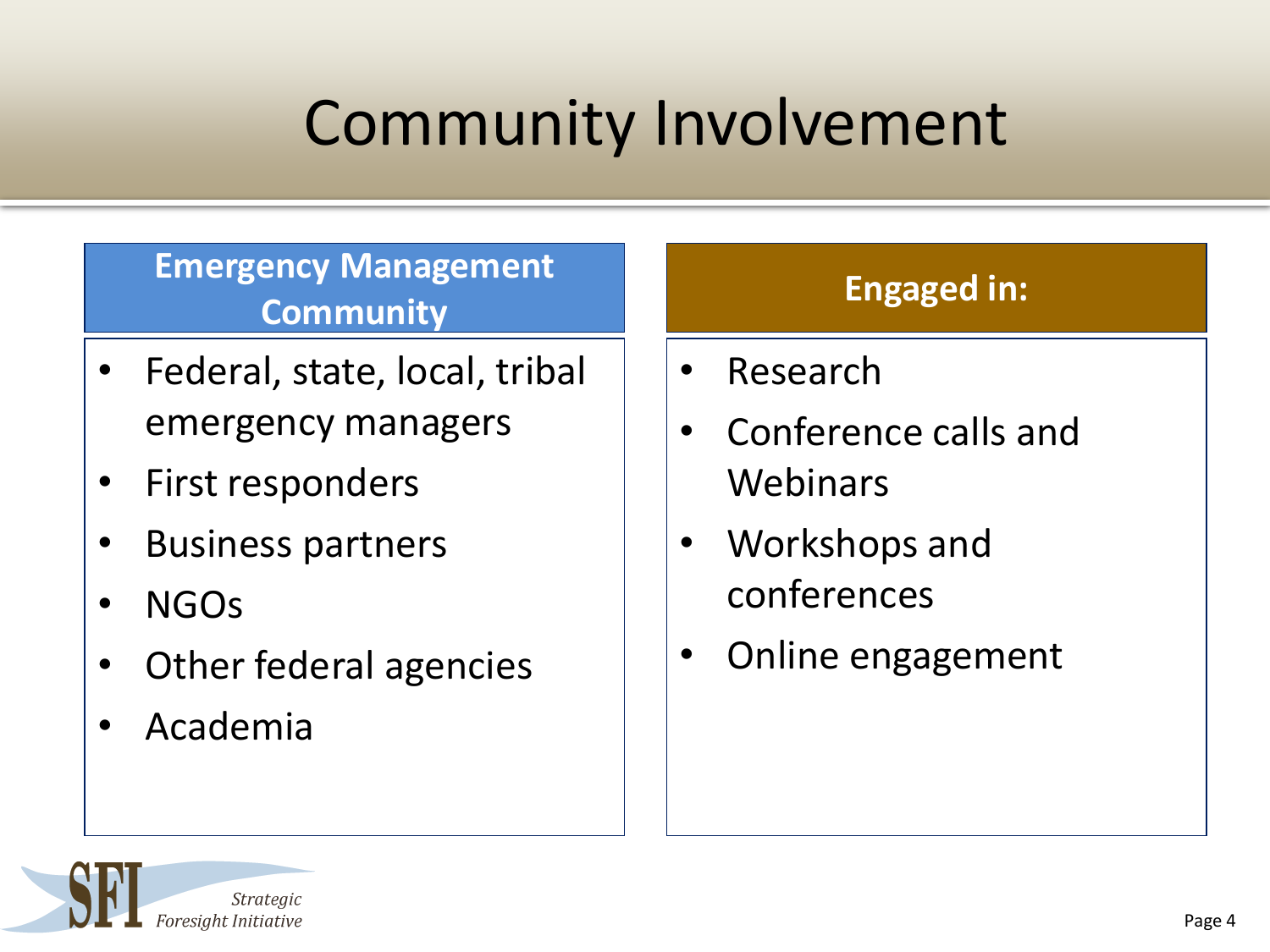#### SFI Approach



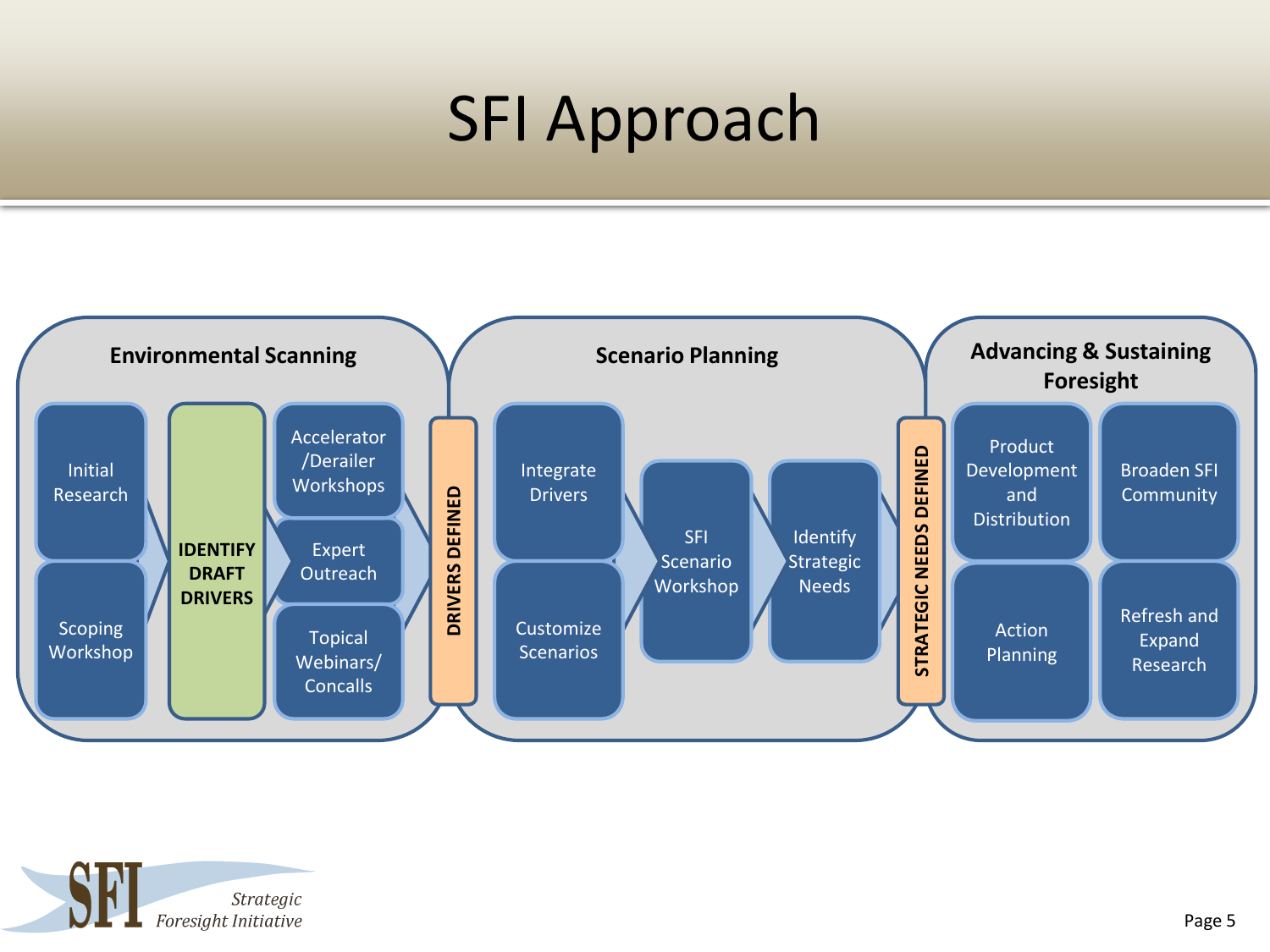## SFI Drivers



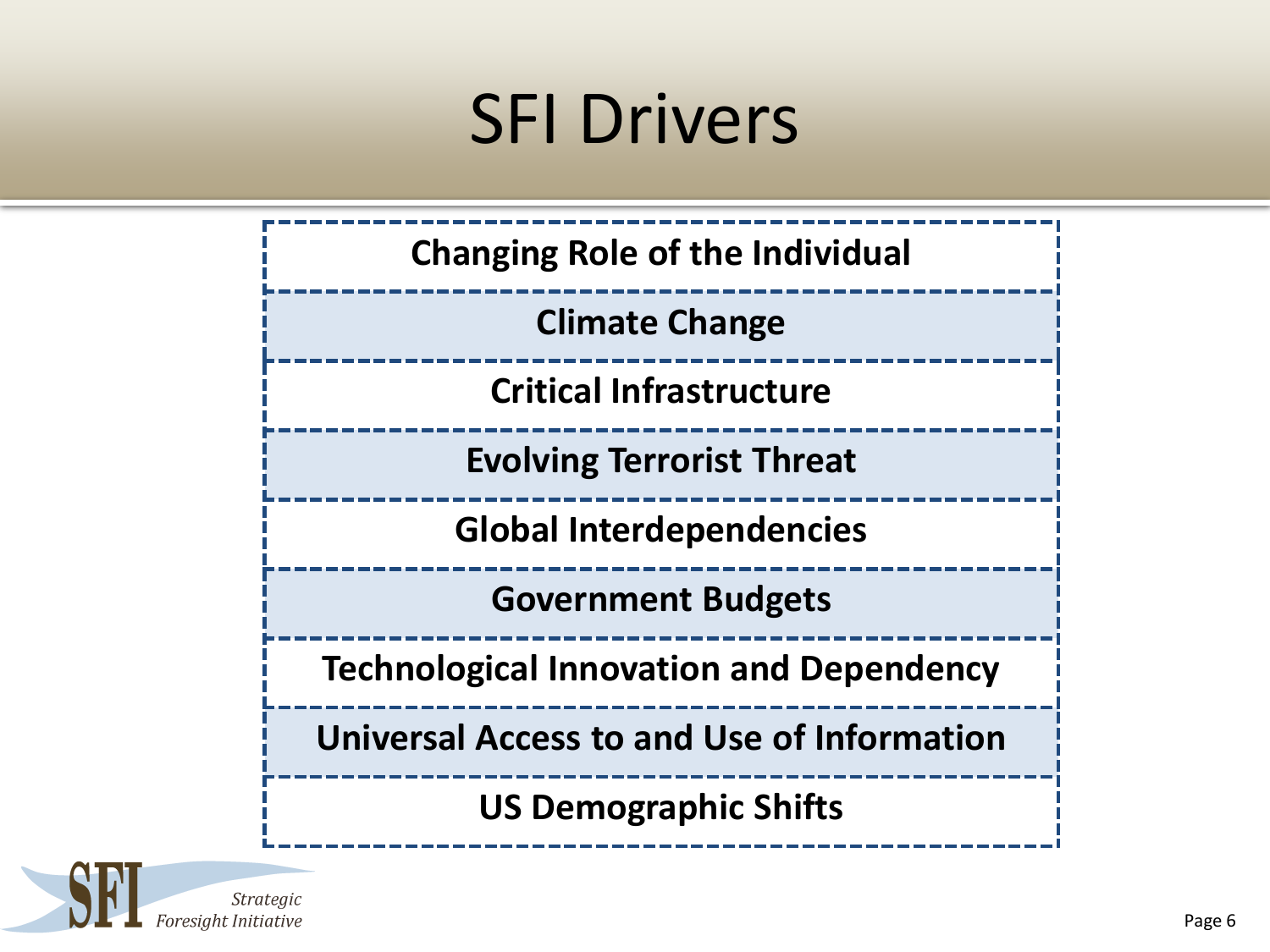# Select Driver Implications

- Aging infrastructure will challenge response and recovery
- Global interdependencies raise questions about the emergency management community's role in international events
- Advances in technology (e.g. smartphones, tablets) empower individuals by broadening access to information and promoting a sharing rather than hierarchical information environment
- US demographic shifts i.e. larger, older, more diverse, and more geographically concentrated – pose challenges to communication, response and recovery efforts, among others

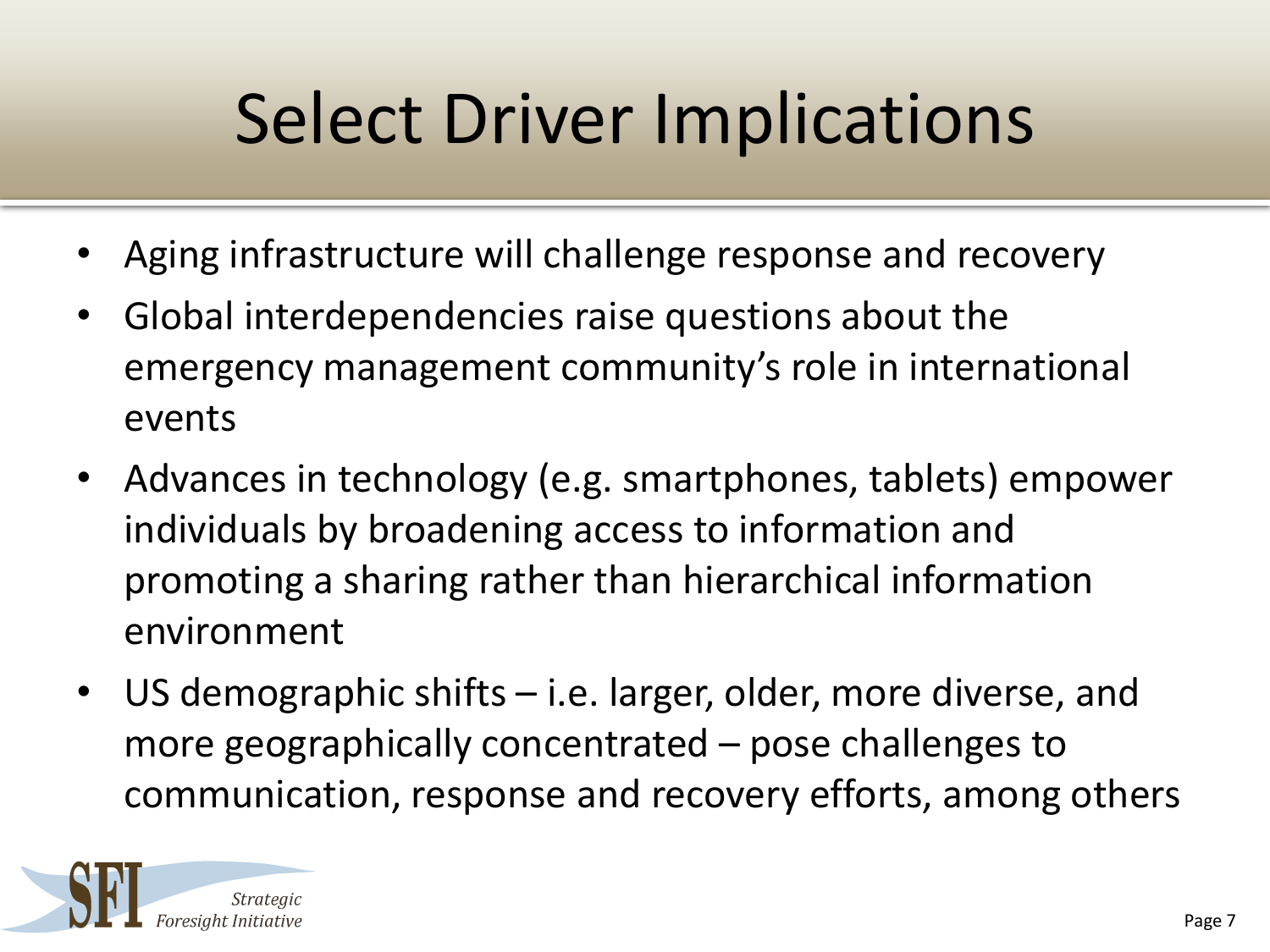#### Scenario Planning

## **Predictive Planning:** Today "Most Likely" Future Master Plan

#### **Scenario Planning:**



**RATEGY GROUP LLC**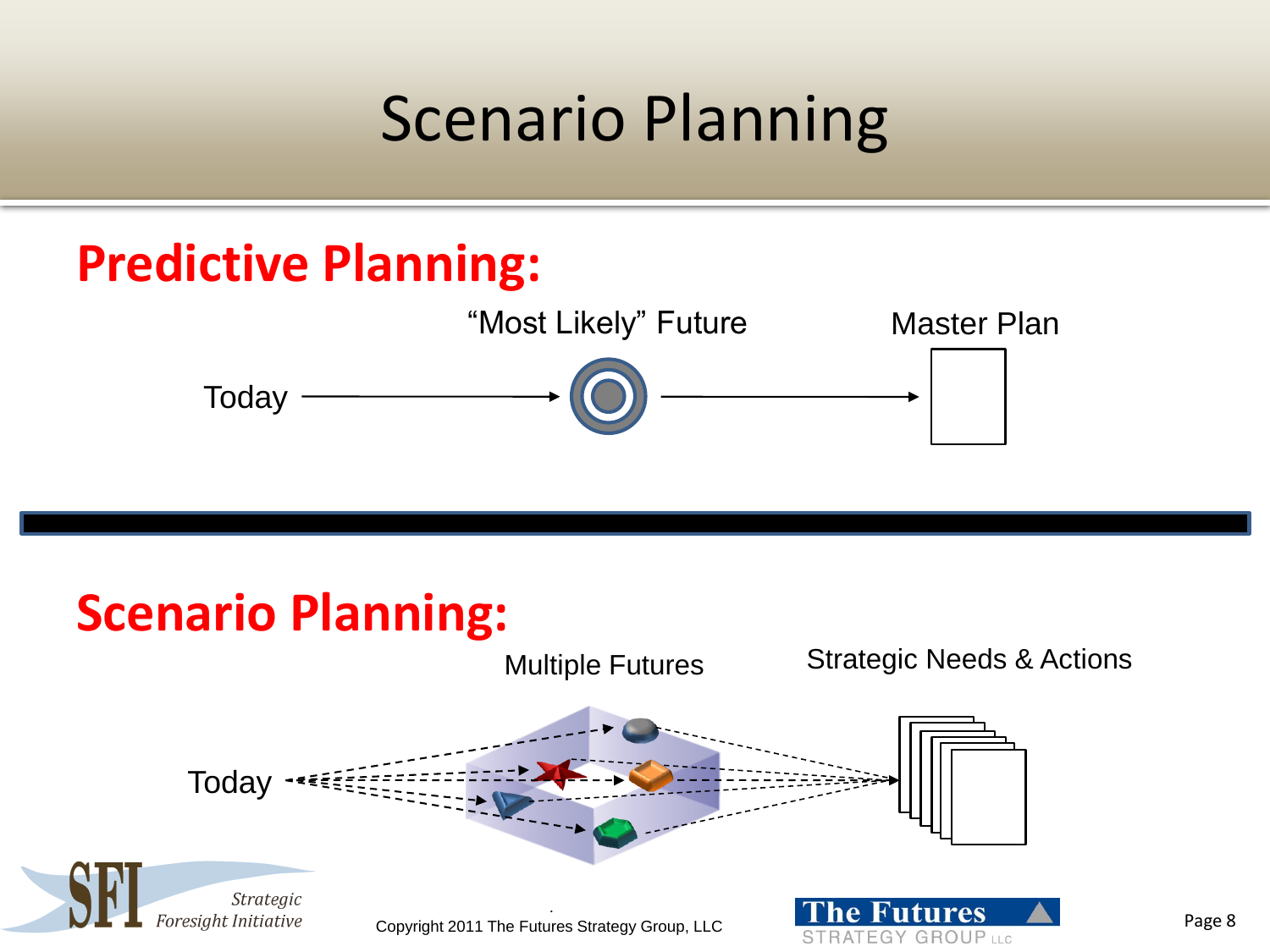#### Scenario Workshop Findings

| <b>Strategic Need Theme</b>                             | <b>Strategic Needs</b>                                                                                                                                                                                                     |
|---------------------------------------------------------|----------------------------------------------------------------------------------------------------------------------------------------------------------------------------------------------------------------------------|
| <b>Essential Capabilities</b>                           | ■ New response and recovery approaches<br>• Omni-directional communication<br><b>Public training and education</b><br><b>Leverage volunteer capabilities</b><br><b>Example 1</b> Futures thinking and planning             |
| <b>Innovative Models and Tools</b>                      | Alternative surge models<br>■ New risk management tools and processes<br>Influence technology<br><b>Elexible frameworks</b><br>" Collaborate around shared interests<br><b>Supply and natural resource vulnerabilities</b> |
| <b>Dynamic Relationships and</b><br><b>Partnerships</b> | <b>Empower individuals and communities</b><br><b>Engage business community</b><br>International collaboration<br>" Collaboration with military                                                                             |

**Strategic** Foresight Initiative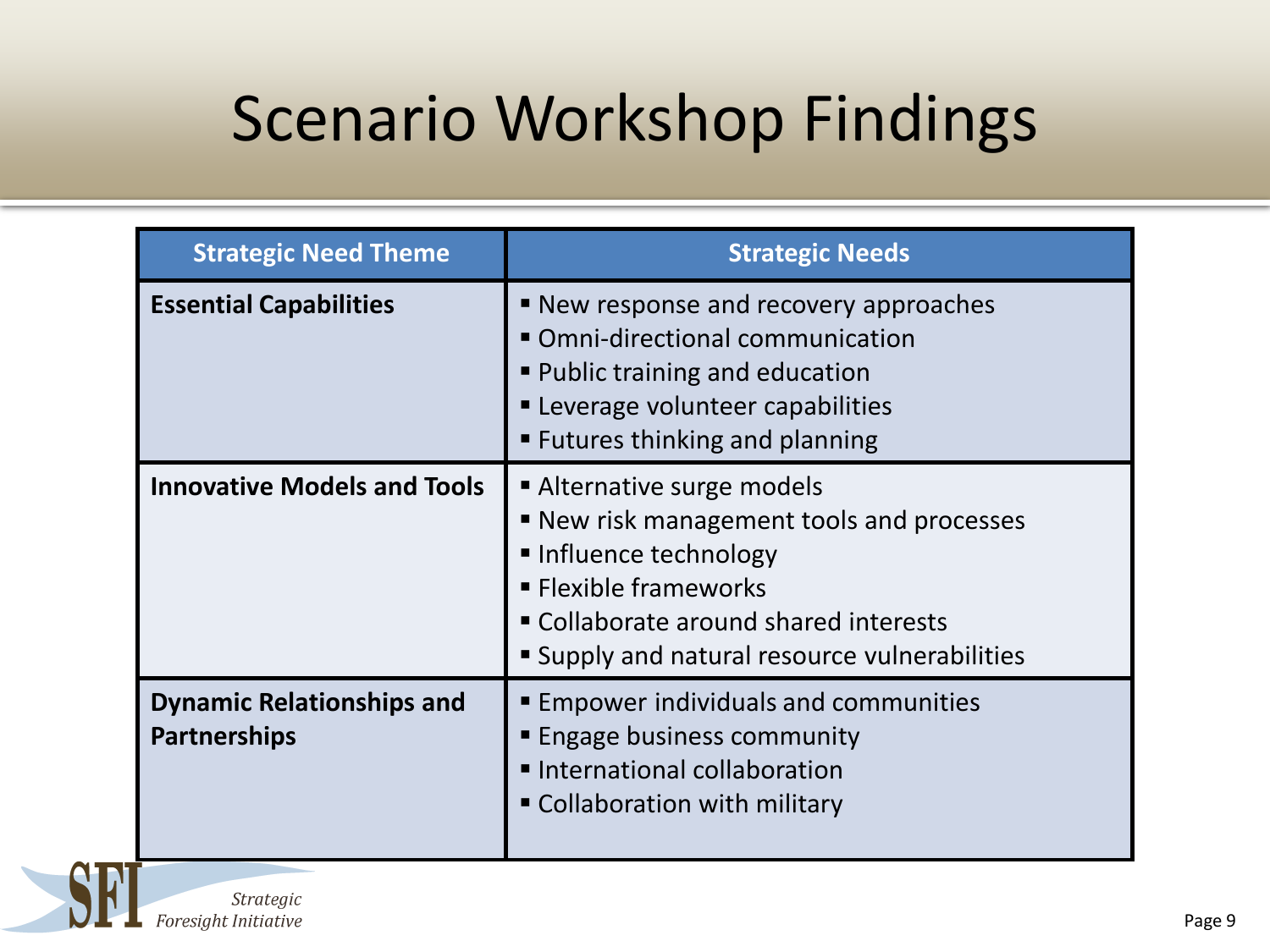## Understanding Strategic Needs

- Omni-directional knowledge sharing
- Full public/private involvement in all phases of emergency and disaster management
- Alternative surge models
- Enabling frameworks for cross-sector activity

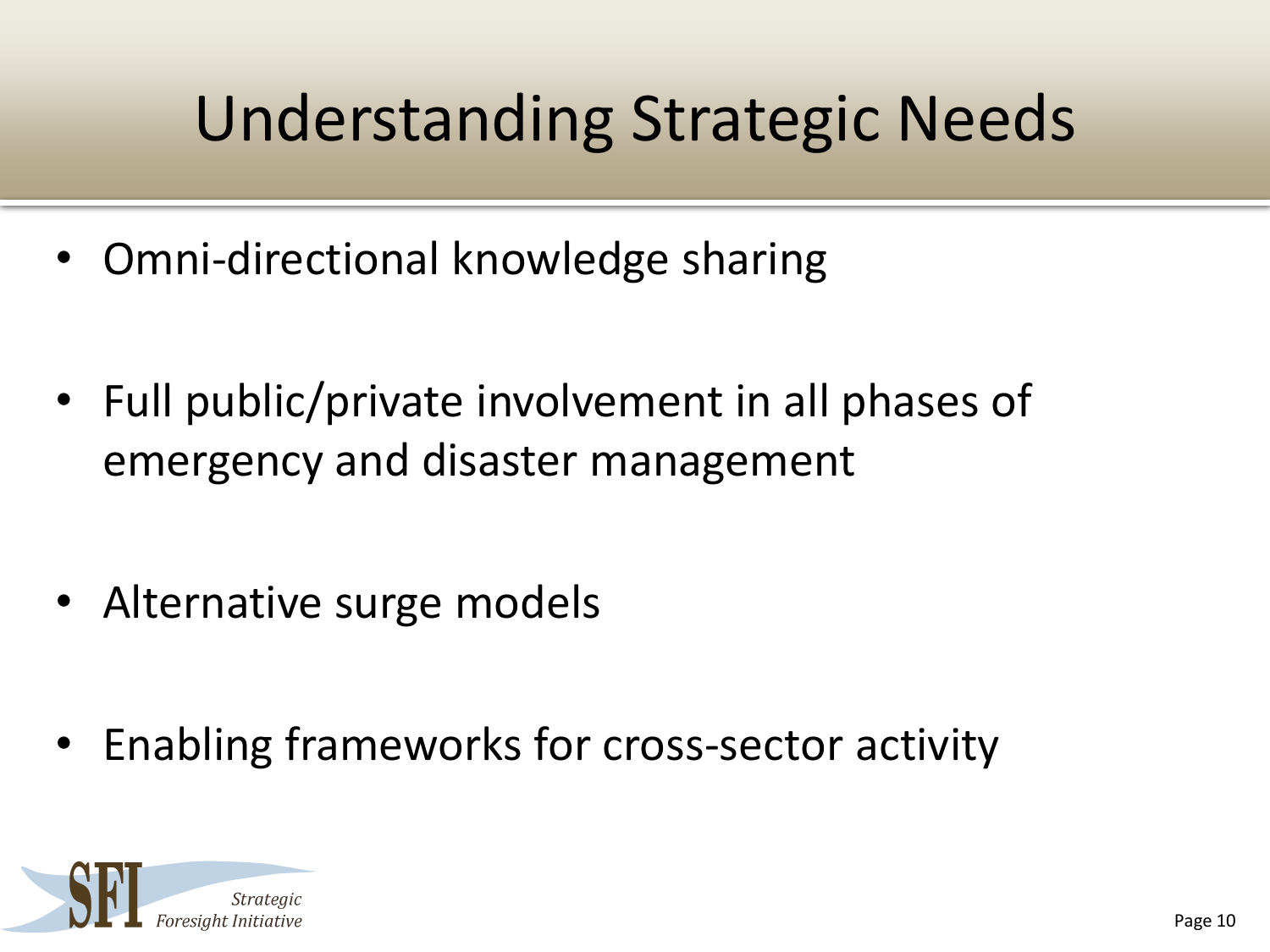## Select Broad Insights

- We will face extraordinary complexity
- Future resource constraints are seemingly unavoidable
- Individuals, families, neighborhoods, communities, and the private sector will likely play an increasingly active role in meeting emergency management needs
- The means and methods for delivering emergency and disaster management services will shift
- Trust between the public and government must be strengthened
- To be effective in the future, our community will have to:
	- Form dynamic partnerships
	- Build and refine essential capabilities
- Utilize innovative models and tools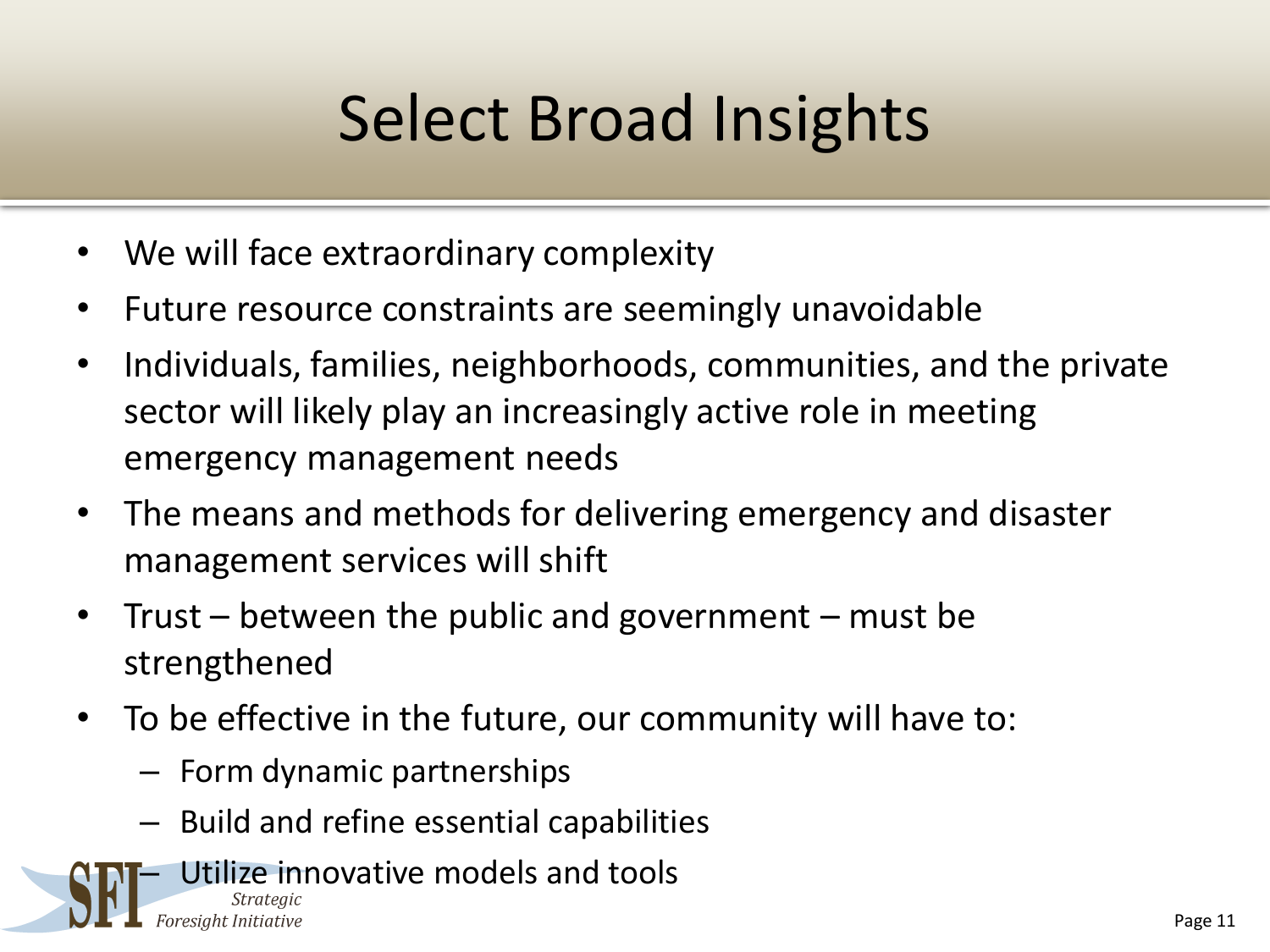#### Advancing and Sustaining Foresight



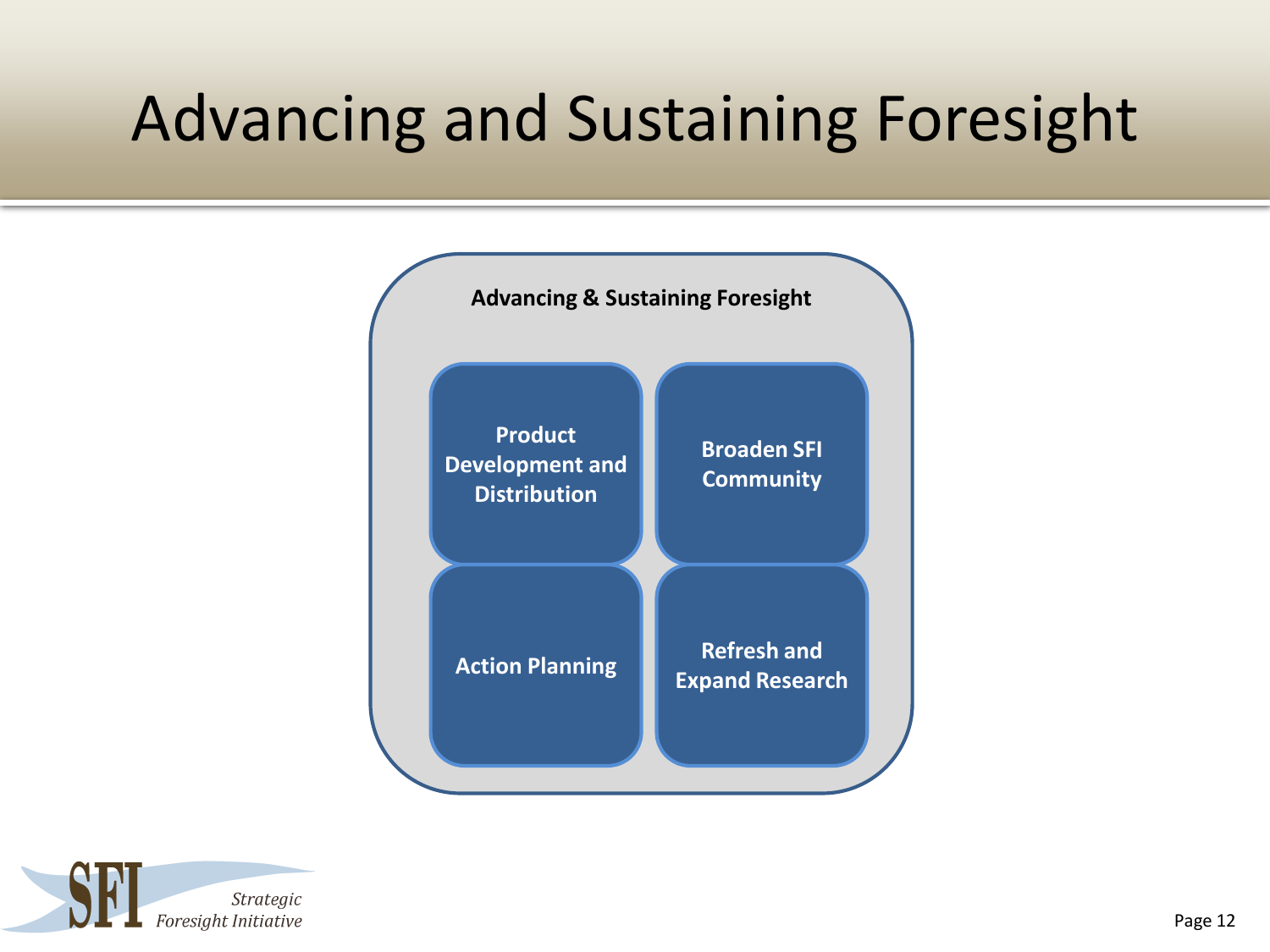# **Discussion**

- **What are your key takeaways?**
- **What resonates with you in the findings? Why?**
- **What questions does this raise?**
- **What products would be helpful for you moving forward?**

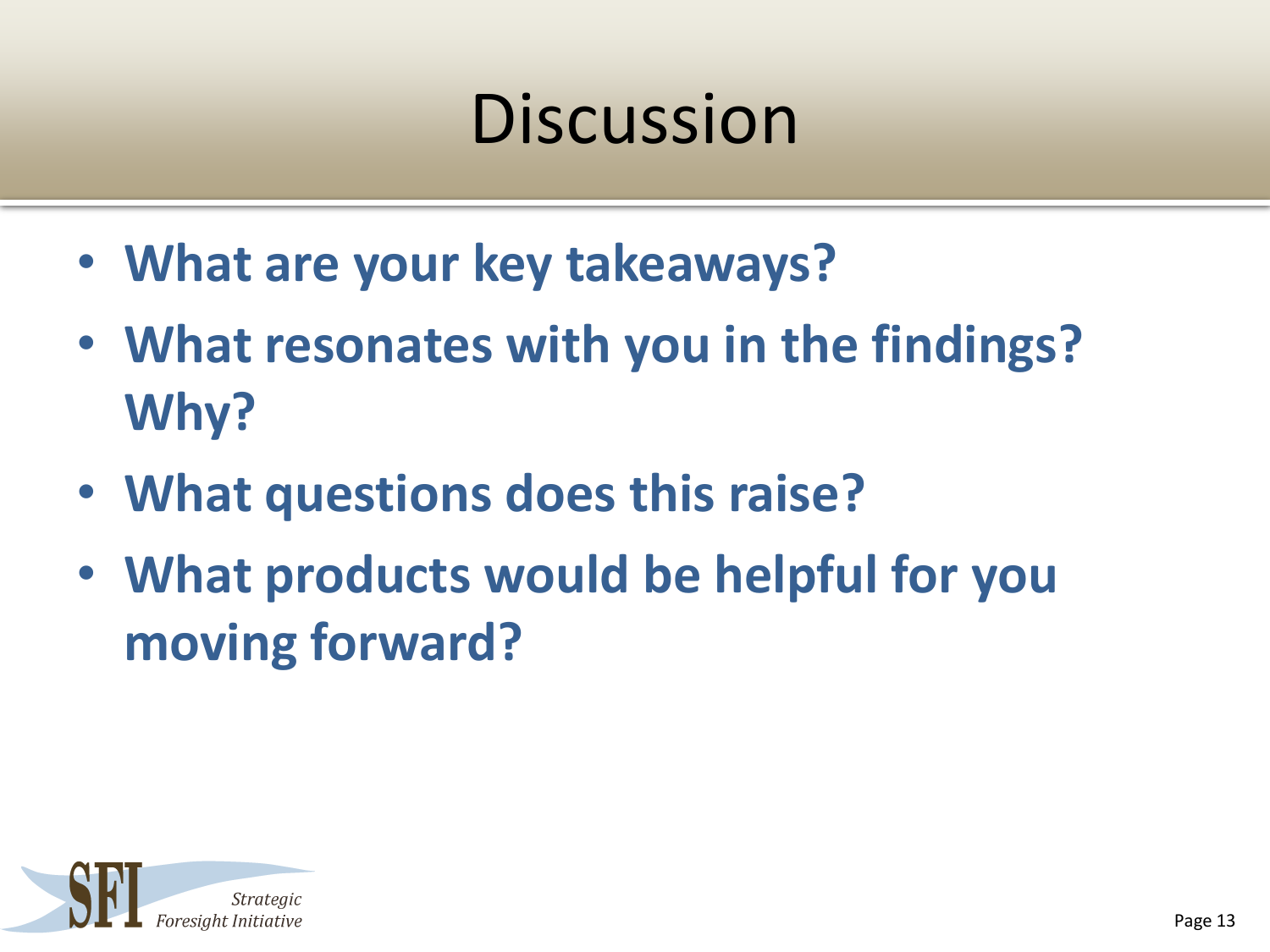# **Questions?**

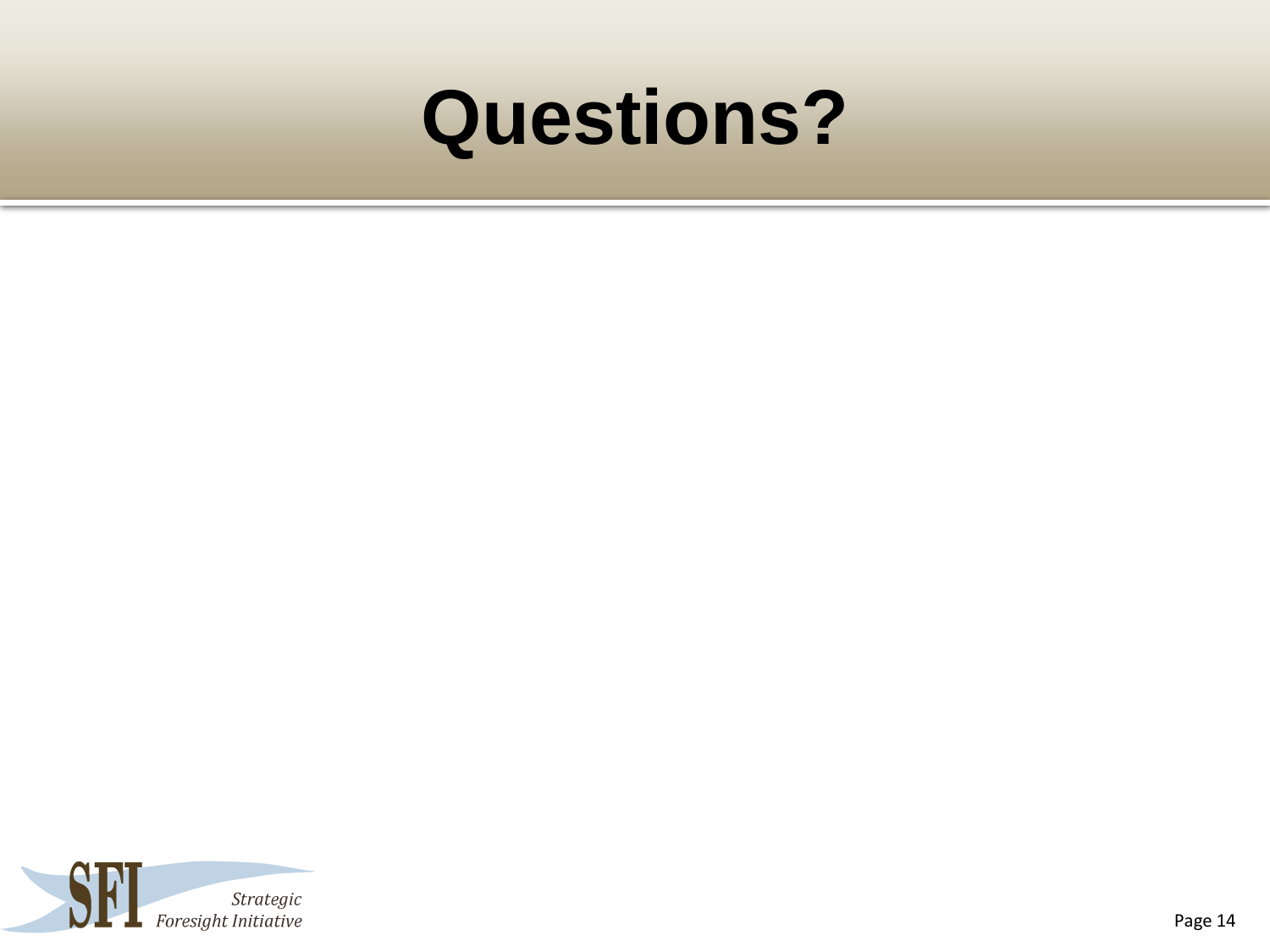## Get Involved in SFI

- Email [FEMA-OPPA-SFI@fema.gov](mailto:FEMA-OPPA-SFI@fema.gov) to get involved in SFI and to receive regular updates and information on engagement opportunities
- Contact Adolfo "Sonny" Trevino, SFI project lead, at [adolfo.trevino@fema.dhs.gov](mailto:adolfo.trevino@fema.dhs.gov)
- Visit our Web site: [http://www.fema.gov/about/programs/oppa/strategi](http://www.fema.gov/about/programs/oppa/strategic_foresight_initiative.shtm) [c\\_foresight\\_initiative.shtm](http://www.fema.gov/about/programs/oppa/strategic_foresight_initiative.shtm)